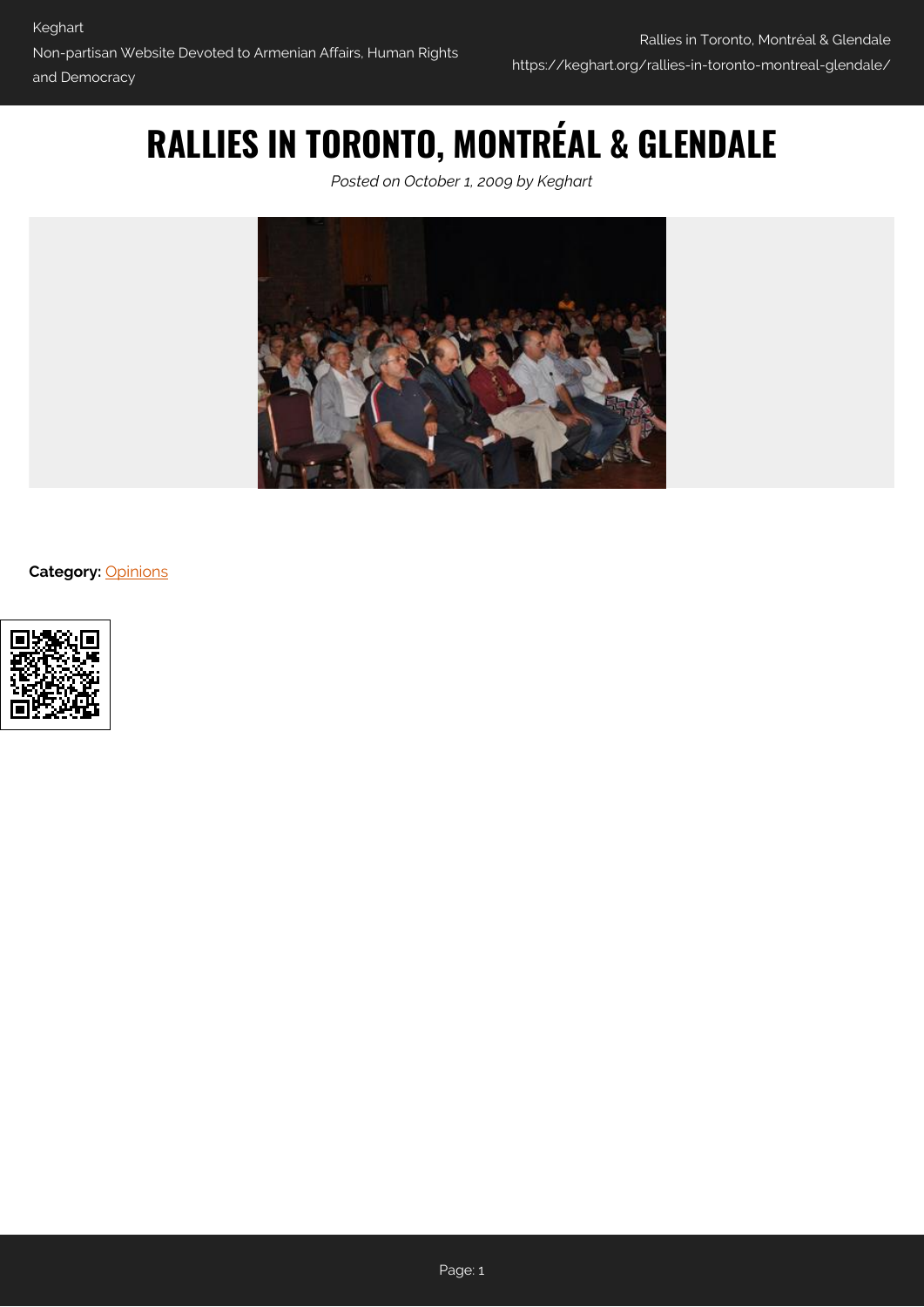### **Toronto Armenians Unite in Opposition to Protocols**

[Asbarez,](http://www.asbarez.com/2009/09/10/toronto-armenians-unite-in-opposition-to-protocols/) 10 September 2009

# $\pmb{\times}$

More than 400 members of the Toronto Armenian community gathered at the Armenian Community Centre on Friday, September 4 to learn more about the recently negotiated protocols for the normalization of relations between the Republics of Turkey and Armenia and to protect the rights of the Armenian people. The public gathering was jointly organized by the Armenian Revolutionary Federation "Soghomon Tehlirian" chapter, the Social Democrat Hunchak Party Canadian Regional Executive and the Armenian Democratic Liberal Party (Ramgavar) Canadian Regional Executive.

# **Toronto Armenians Unite in Opposition to Protocols**

[Asbarez,](http://www.asbarez.com/2009/09/10/toronto-armenians-unite-in-opposition-to-protocols/) 10 September 2009

 $\pmb{\times}$ 

More than 400 members of the Toronto Armenian community gathered at the Armenian Community Centre on Friday, September 4 to learn more about the recently negotiated protocols for the normalization of relations between the Republics of Turkey and Armenia and to protect the rights of the Armenian people. The public gathering was jointly organized by the Armenian Revolutionary Federation "Soghomon Tehlirian" chapter, the Social Democrat Hunchak Party Canadian Regional Executive and the Armenian Democratic Liberal Party (Ramgavar) Canadian Regional Executive.

The gathering featured a video presentation of ARF Bureau member Hagop Der Khatchadourian, who provided background on the protocols, expected future developments and the risks involved in the ratification of the protocols. Following the video presentation, the evening's Master of Ceremonies Hagop Tchakmakian introduced Levon Hasserjian, who spoke about the threats posed by the protocols to the international recognition of the Armenian Genocide, the rights of future generations of Armenians and the continued existence of the Nagarno-Karabakh Republic and it's people's right of self determination.

Following Hasserjian's presentation, the floor was opened to questions. The questions and comments were generally reflective of the genuine worry of Toronto Armenians about the policies of the current Armenian administration in pursuing relations with the Republic of Turkey and the price that the Armenian people would pay for these decisions.

In order to ensure that the concerns of Toronto Armenians were presented to the Armenian authorities, it was decided that a formal protest declaration should be prepared by the attendees of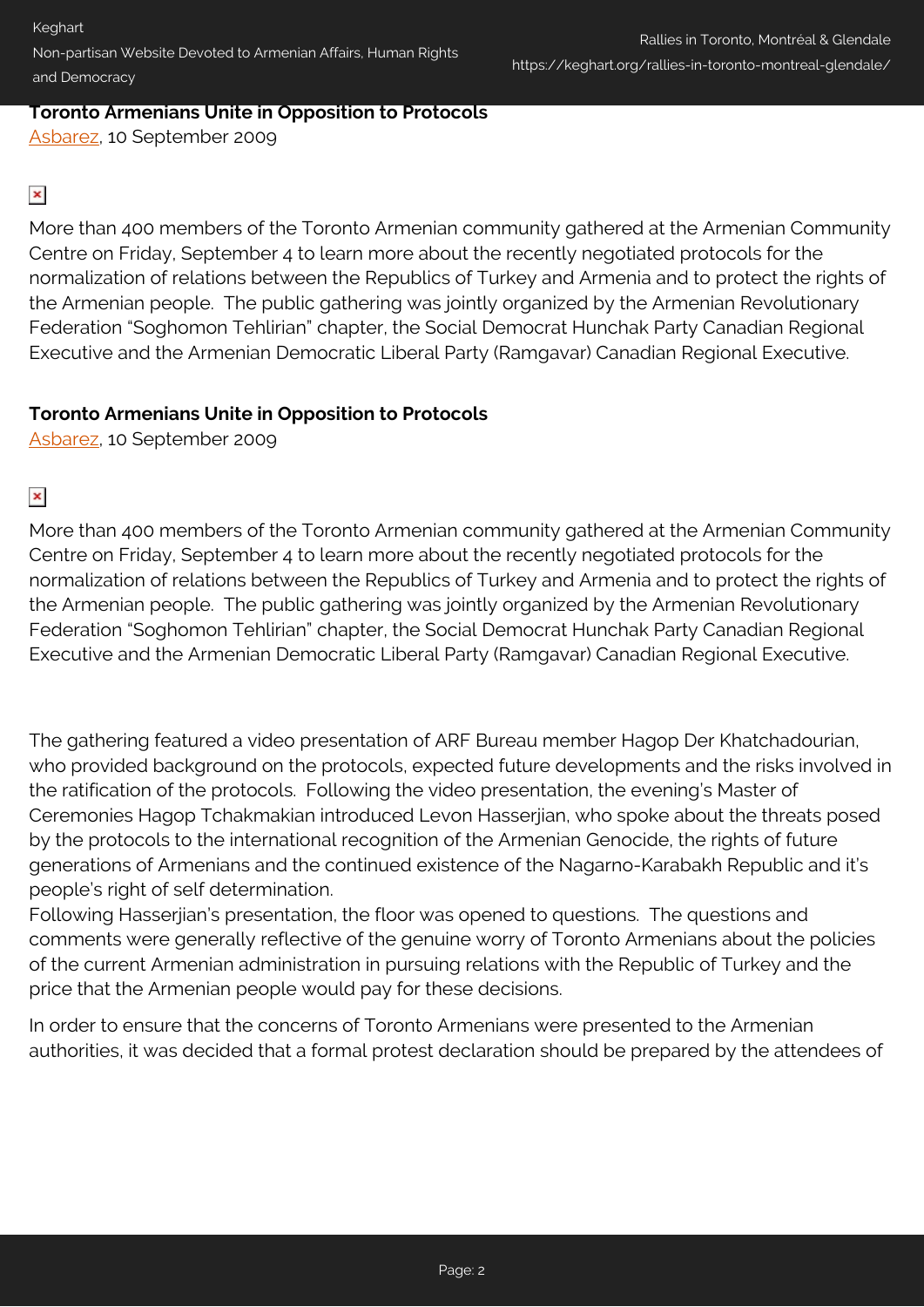the gathering and formally presented to the government of Armenia. After much discussion, the attendees agreed on the following declaration:

"Provisions in the Protocols indicate preconditions set forth by Turkey and conflict with the interests of Armenia and Armenians on the whole. The project obviously tends to prevent the restoration of historical rights and rupture Armenians. Ratification of the Protocols by the countries' parliaments will be a deterrent for Armenians to claim their ancestral land as well as recognition of the Armenian Genocide (at that all achievements on the international level will be jeopardized). In addition, the possibilities of Armenia to negotiate on Karabakh peace process will be limited.

This project arising out of its authors' interests is full of dangerous consequences for the centurieslong struggle of Armenians for independence. We, participants of the meeting call Armenian Authorities, National Assembly and Armenian nation to reject the project will all preconditions and pursue the policy of preconditions' exclusion in normalization of bilateral relations."

The attendees also promised to keep abreast of further developments regarding the protocols and to stand firm against any attempts by the government of Armenia to imperil the future of the Armenian people.

### **More Than 10,000 Protest Armenia-Turkey Protocols in Gkendale**

By **[Asbarez](http://www.asbarez.com/2009/09/28/more-than-10000-protest-armenia-turkey-protocols/)** Staff on Sep 28 September 2009

# $\pmb{\times}$

GLENDALE—The Southern California Armenian community came together Sunday evening at Pelanconi Park to express its unified and unequivocal opposition to the Turkey-Armenia protocols and, with more than 10,000 people, sent a message to Yerevan that conceding to Turkish pressure was unacceptable.

They came in droves. On foot; with buses, and by car to join in the protest rally organized the Social-Democratic Hunchakian Party, Armenian Democratic Liberal Organization-Ramkavar Party, the Armenian Revolutionary Federation and the Unified Young Armenians.

Chanting "No Concessions to Turkey" and "No to Protocols," the crowd overwhelmingly cheered calls to put an end to the process, which sets unacceptable preconditions on Armenia and, if enacted, would endanger Armenia's national security and halt the aspirations of future generations of Armenians.

The mood of the crowd was decisive. As the deficiencies and dangers of the protocols were articulated by the slate of speakers, the crowd's calls on the government to take appropriate action grew louder and more resolute.

Opening remarks were made by Melina Mayilyan in Armenian and Caspar Jivalagian in English after which representatives of each political party and organization made their statements to the crowd.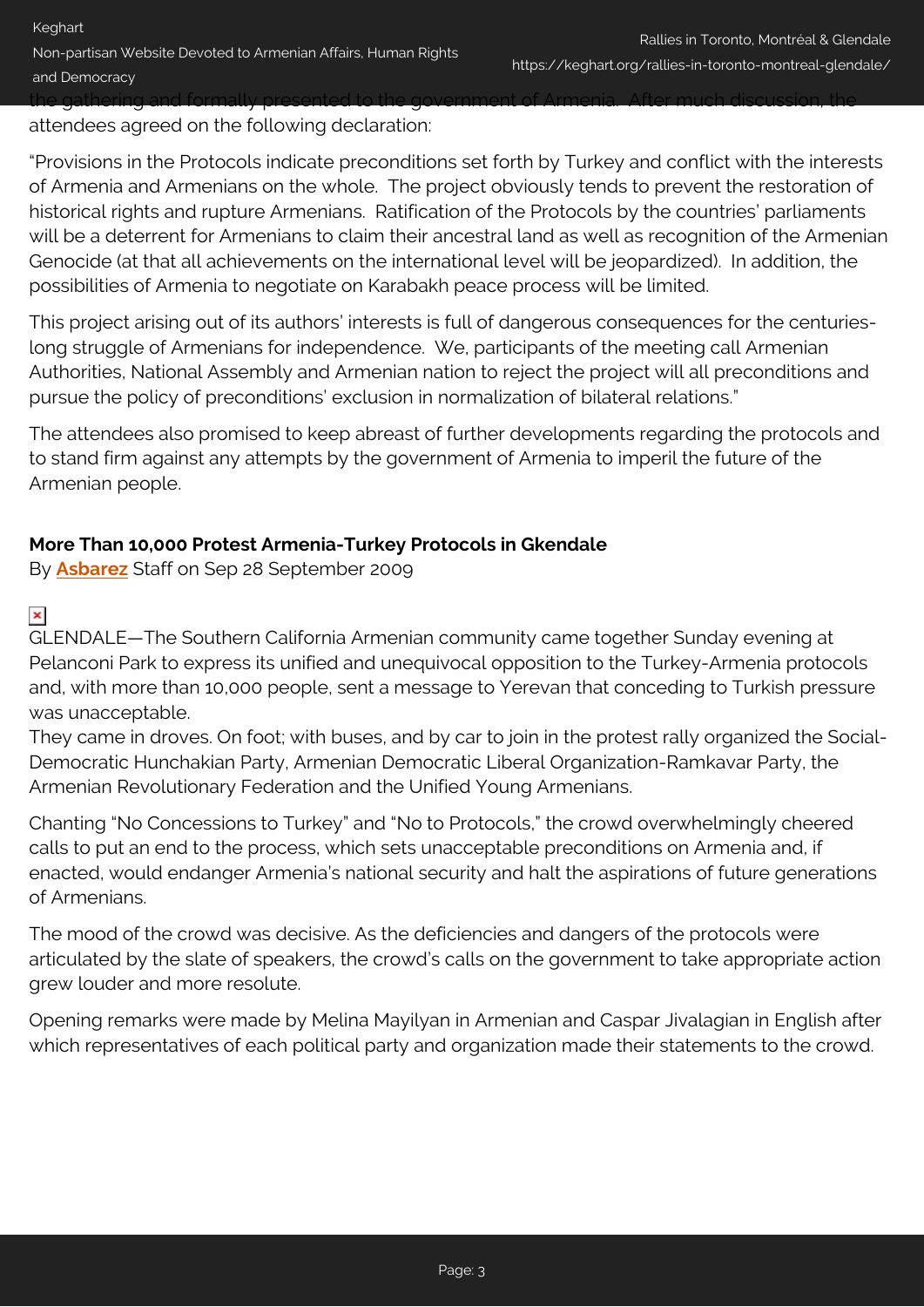Keghart Non-partisan Website Devoted to Armenian Affairs, Human Rights and Democracy

Aroutin Haroutunyan spoke on behalf of the UYA (Unified Young Armenians),  $\pmb{\times}$ 

Harout Der Tavidian presented remarks on behalf of the Hunchakian party,

 $\pmb{\times}$ 

Minas Kojayan presented the Ramkavar party's message

 $\geq$  and Avedik Izmirlian presented the message on behalf of the ARF.

 $\pmb{\times}$ 

The keynote speaker, Harut Sassounian, outlined the protocols' dangerous points and urged the authorities to be more

prudent in their efforts to normalize relations.

Also speaking were Glendale City Councilman Ara Najarian and Hovik Zirakyan. In closing Hovan Tashjian, on behalf of the organizing committee, rallied the crowd to, once again, express its opposition to the protocols and read out loud a resolution on behalf of the participants of the protest rally . The crowd's loud roar indicated its approval of the resolution, which among other provisions called for an immediate end to the rapprochement process under the current stipulations.

Another resolution–read in English by Jivalagian and in Armenian by Mayilyan–called on Rep. Howard Berman, chairman of the House Committee of Foreign Relations, House Speaker Nancy Pelosi and Reps. Adam Schiff and George Radanovich to immediately schedule a vote on H. Res. 252, the Armenian Genocide Resolution pending in Congress.

"We, the over ten thousand Americans of Armenian descent, gathered at this political rally on September 27, 2009, at Pelanconi Park, in Glendale, California, make this call for immediate action by the U.S. Congress on the adoption of the Armenian Genocide Resolution," read the resolution. "We call upon our friend, Congressman Howard Berman, the Chairman of the House Foreign Affairs Committee, to immediately set a date, in the coming weeks, for a vote of his panel on the Armenian Genocide Resolution, H.Res.252," the resolution emphasized.

"We encourage all the members of the powerful California Congressional delegation, most notably Speaker Nancy Pelosi, Chairman Berman, and the lead authors of this legislation, Adam Schiff and George Radanovich, to ensure that this genocide-prevention measure is adopted by the full U.S. House of Representatives," concluded the resolution, which was unanimously adopted by the protest participants.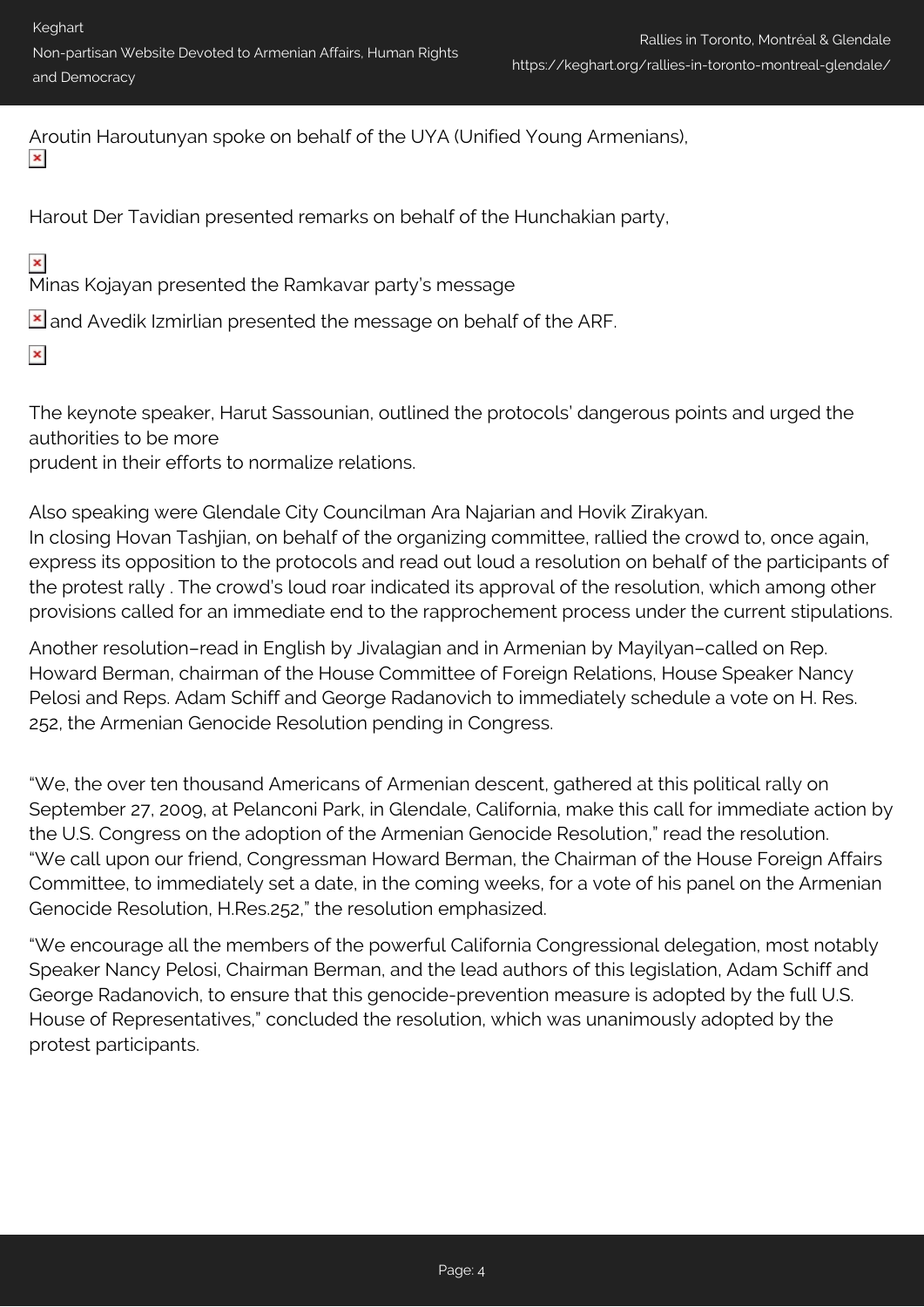At the conclusion of the rally, singers Armen Movsesian and Razmik Mansourian performed patriotic songs to further highlight the crowd's resolute stance on the matter. At the beginning of the program, Narine Ojakhyan performed the US and Armenian national anthems.



### **Resolution**

Based on the imperative of defending the absolute interests of Armenia and the Armenian people and taking into consideration that the August 31 Protocols on Establishment and Development of Relations between the Republics of Armenia and Turkey are loaded with dangerous provision that are counter to those interests, we, the participants of this public rally declare that: Whereas, the veracity of the Armenian Genocide is an irrefutable fact. We find unacceptable that within the context of "implementing dialogue on the historical dimension" any examination of "historical records and archives" by a commission or sub-commission on any level. Such an examination not only will irrevocably halt the process of international recognition of the Armenian Genocide, but also completely diminishes the Armenian people's achievements resulting from decades of immense and continuous efforts, as well as reality of the recognition of the Armenian Genocide by numerous countries.

Whereas, as members of the United Nations and other international organizations, Armenia and Turkey have already agreed to, under acceptable international norms, to acknowledge each other's borders. To reaffirm this through a separate agreement and the Republic of Armenia's official recognition of Turkey's current borders is a concession of our people's historic, territorial, moral and legal rights, in the name of establishing inequitable and unjust relation.

Whereas, the principle of the nations' right to self-determination, on which hinges the just resolution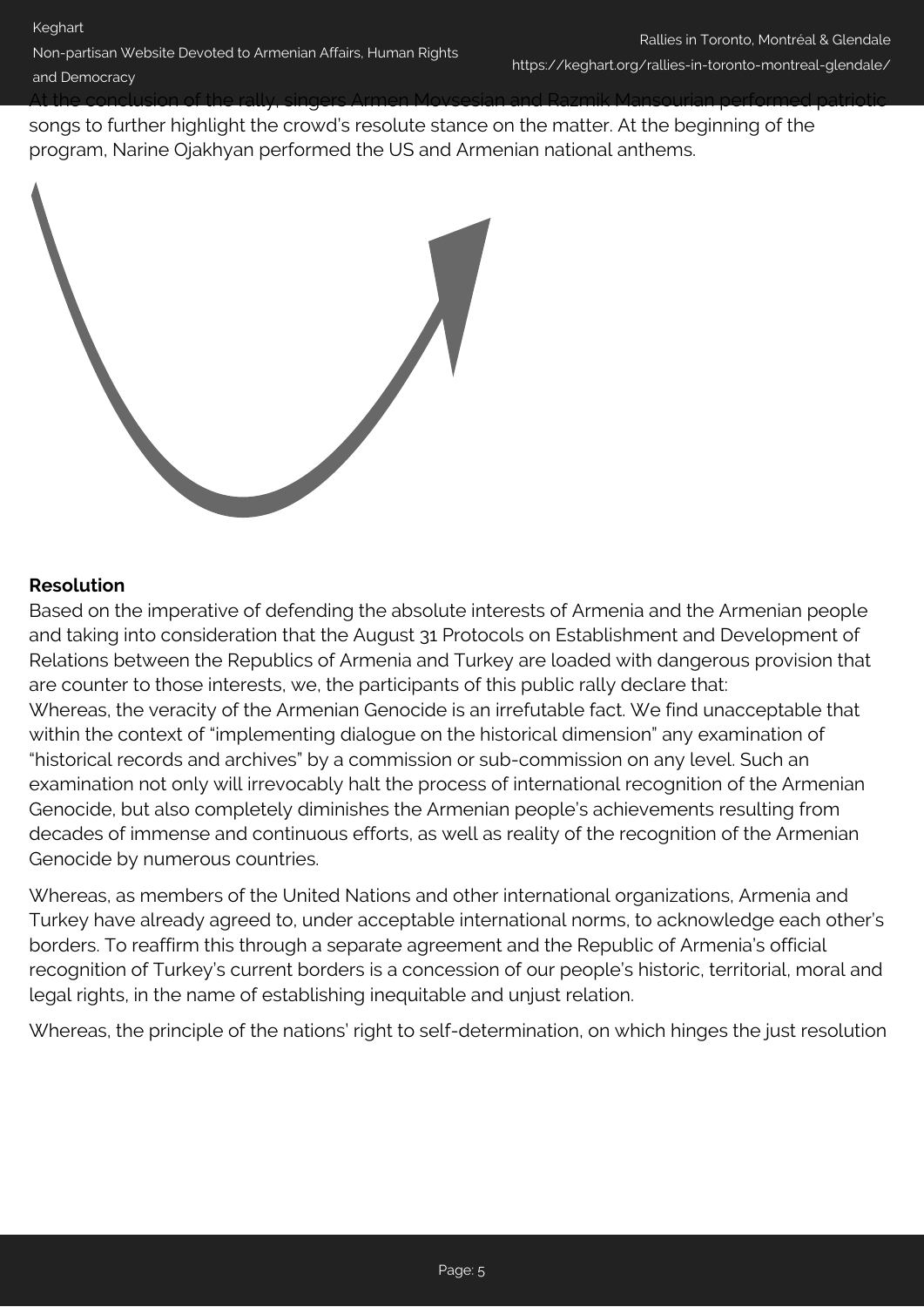Keghart Non-partisan Website Devoted to Armenian Affairs, Human Rights and Democracy Rallies in Toronto, Montréal & Glendale https://keghart.org/rallies-in-toronto-montreal-glendale/ of the Artsakh Question is visibly absence from the documents, which contain other irrelevant

#### specifics.

Whereas, the recognition of the Armenian Genocide and the pursuit of the Armenian Cause (Hai Tahd) are the sole responsibility of the Armenian people, be they in Armenia or the Diaspora. This is not an issue of our ancestors or our generation, but rather it is an issue of the rights of the Armenian people's future generation. The Armenian authorities do not have the legal right, in the name of the Armenian people, to bargain during negotiations with Turkey, the just right of the Armenian people, especially the issues of the Armenian Genocide, our occupied historical territories and reparations.

# *Be it Resolved that*

We, the participants of the public rally, by expressing our opposition and protest, reject any preconditions for the establishment of relations between Armenia and Turkey; and find the announced protocols, in their current form, unacceptable and dangerous. The signing of such defeatist protocols by the Armenian government is fraught with irreversible and heavy consequences. Thus, we demand from the Armenian government to immediately end all efforts and activities for the signing and approval of both protocols. Otherwise, the president of Armenia will bare sole responsibility for future events and will be treated accordingly by the Armenian people and history.

 $\pmb{\times}$ 

# **Montréal**

ՌԱԿ Մամուլ Սեպտեմբեր 30, 2009 ՀԱՅ-ԹՐՔԱԿԱՆ ՍԱՀՄԱՆԻ ԲԱՑՄԱՆ ՄԱՍԻՆ ԺՈՂՈՎՐԴԱԿԱՆ ՁԵՌՆԱՐԿ ՀԱՅԿ ՆԱԳԳԱՇԵԱՆ

Մինչ Հայաստանի պետական իշխանութիւնները, մասնաւորաբար նախագահ Սերժ Սարգսեան, ոգի ի բռին կ'աշխատին Թուրքիան համոզել որ Հայաստանի հետ հասարակաց սահմանները բանայ, Սփիւռքը իր բոլոր հատուածներով կ'ընդդիմանայ այդ աշխատանքին: Այս կապակցութեամբ կարելի չէ մխիթարուիլ որ այս սխալ քաղաքականութիւնը փորձաքար մըն է այդ մասին Թուրքիոյ տրամադութիւնը շօշափելու, քանի որ, նախ. Սարգսեան շուրջ տարիէ մը ի վեր նոյն նպատակը կը հետապնդէ «ֆութպոլային քաղաքականութիւն» անուան տակ: Թուրքիոյ խուլ եւ ժխտական կեցուածքին դիմաց՝ Ս. Սարգսեան այլազան զիջումներով կը ճգնի հրապուրել Թուրքիան, որուն տեսակէտով զիջումներու շարքին մէջ ցարդ չգտնուող Արցախի Ազրպէյճանին վերադարձուիլը նախապայման է: Կը յուսանք, որ նախ. Ս.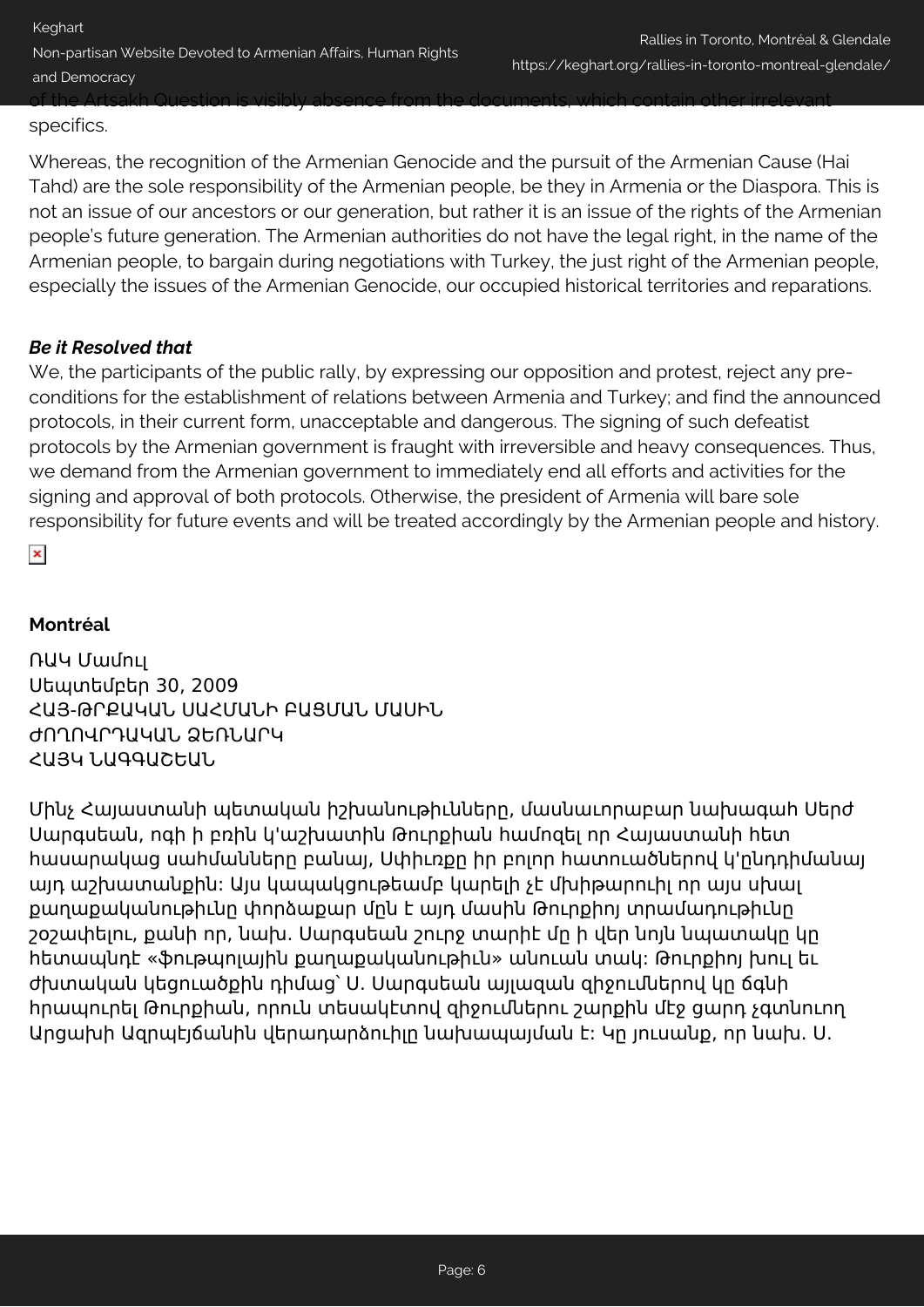Non-partisan Website Devoted to Armenian Affairs, Human Rights

and Democracy

Սարգսեան իր զիջումները մինչեւ հոն չի հասցներ: Զիջումներու իր

քաղաքականութիւնը արդէն ամօթալի եւ անընդունելի աստիճանի մը հասած է: «Ժամանակային քարտէս», կամ այլ անուններով իրեն ներկայացուած է լուծելի խնդիրներու ցանկ մը՝ յառաջիկայ քանի մը ամիսներուն իր պատասխանը տալու համար:

Սահմանը բանալու Թուրքիոյ նախապայմաններուն մէջ Արցախը Ազրպէյճանին վերադարձնելէն զատ՝ կան նաեւ այլ պայմաններ, որոնք անընդունելի են հայ ժողովուրդին համար, յատկապէս սփիւռքահայութեան, որքան ալ Ս. Սարգսեան մխրճուի իր զիջումներուն մէջ: Առաջին հերթին Պրն. Սարգսեան պէտք է գիտակցի, որ հայ ժողովուրդին կրած ցեղասպանութիւնը իր սակարկութիւններուն չի կրնար ծառայել եւ ոչ ալ պատմաբաններու յանձնախումբի մը ուսումնասիրութեան եւ եզրակացութեան ենթարկուիլ, քանի որ, ցեղասպանութիւնը համամարդկային ճանաչում գտած եղելութիւն է արդէն: Ցեղասպանութեան զոհը Արեւմտեան Հայաստանի հայութիւնը եղաւ, որուն մէկուկէս միլիոնը թուրք եաթաղանին զոհ դարձաւ, իսկ այդ համատարած ջարդերէն ու տարագրութենէն վերապրած սերունդին ժառանգորդը սփիւռքահայութիւնն է, որուն անունով սակարկելու իրաւունքը չունի Ս. Սարգսեան: Բաց աստի, թրքական սահմանին բացումը համազօր է հայ ժողովուրդին գլխուն նոր աղէտի բացման՝ անհաւանական չըլլալով նաեւ Հայաստանի հայկական պետութիւն մը ըլլալու վախճանը:

Ժամանակէ մը ի վեր Իրանի սահմանը բաց է արդէն. ես վերջերս Հայաստան գտնուելով տեսայ Իրանի սահմանին բացման լաւ եւ վատ կողմերը: Առաջին հերթին, պէտք է գոհ մնալ որ այդ ձեւով Հայաստան ամբողջական կղզիացումէ դուրս գալով, Իրանի կողմէն արտաքին աշխարհի հետ յարաբերելու կարելիութիւնը ունեցաւ:

Բնականաբար, իրանցիներ Հայաստան սկսան այցելել ու յարաբերիլ ժողովուրդին հետ տնտեսական եւ ընկերային կապեր հաստատելով: Իրանի սեռային ու բարոյական խիստ կարգուսարքէն Հայաստանի բաց եւ ազատ մթնոլորտին մէջ, իրանցի երիտասարդներ մտերիմ յարաբերութեան մէջ մտան հայ իգական սեռին հետ, յաճախ ամուսնութիւններ ալ կնքելով: Հայաստանի կեանքը աւելի հաճելի գտնելով, ոմանք տուներ ալ սկսան գնել՝ Հայաստանի տկար տնտեսութեան մէջ բարելաւում յառաջ բերելով: Բայց ... տունը ծախելով 20-30 հազար տոլարը գրպանը դնող հայաստանցին շունչը առաւ Լոս Անճելըս, կամ, չարեաց փոքրագոյնը՝ Մոսկուա,

Հայաստանի սակաւ բնակչութիւնը աւելի եւս պակսեցնելով: Այս ձեւով, Իրանի ըրած բարիքը անուղղակի կերպով չարիքի վերածուեցաւ:

Պարոն Սարգսեան այս մասին ալ պէտք է մտածէ: Տնտեսական խեղճ մակարդակով, անարդարութեամբ, կաշառակերութեամբ, բռնութեամբ եւ սպանութեամբ երկիր չի կառավարուիր, երկիրը կը մնայ առանց ժողովուրդի:

Իրանի սահմանին բացման հետեւանքով ստեղծուած պատկերը ուրուագծելէ յետոյ, փորձենք քննել թէ ի՞նչ կը պատահի Հայաստանին, եթէ թրքական սահմանն ալ բացուի, վստահաբար, թրքական աւանդութիւններուն հետ մեծ թիւով թուրքեր ալ պիտի խուժեն